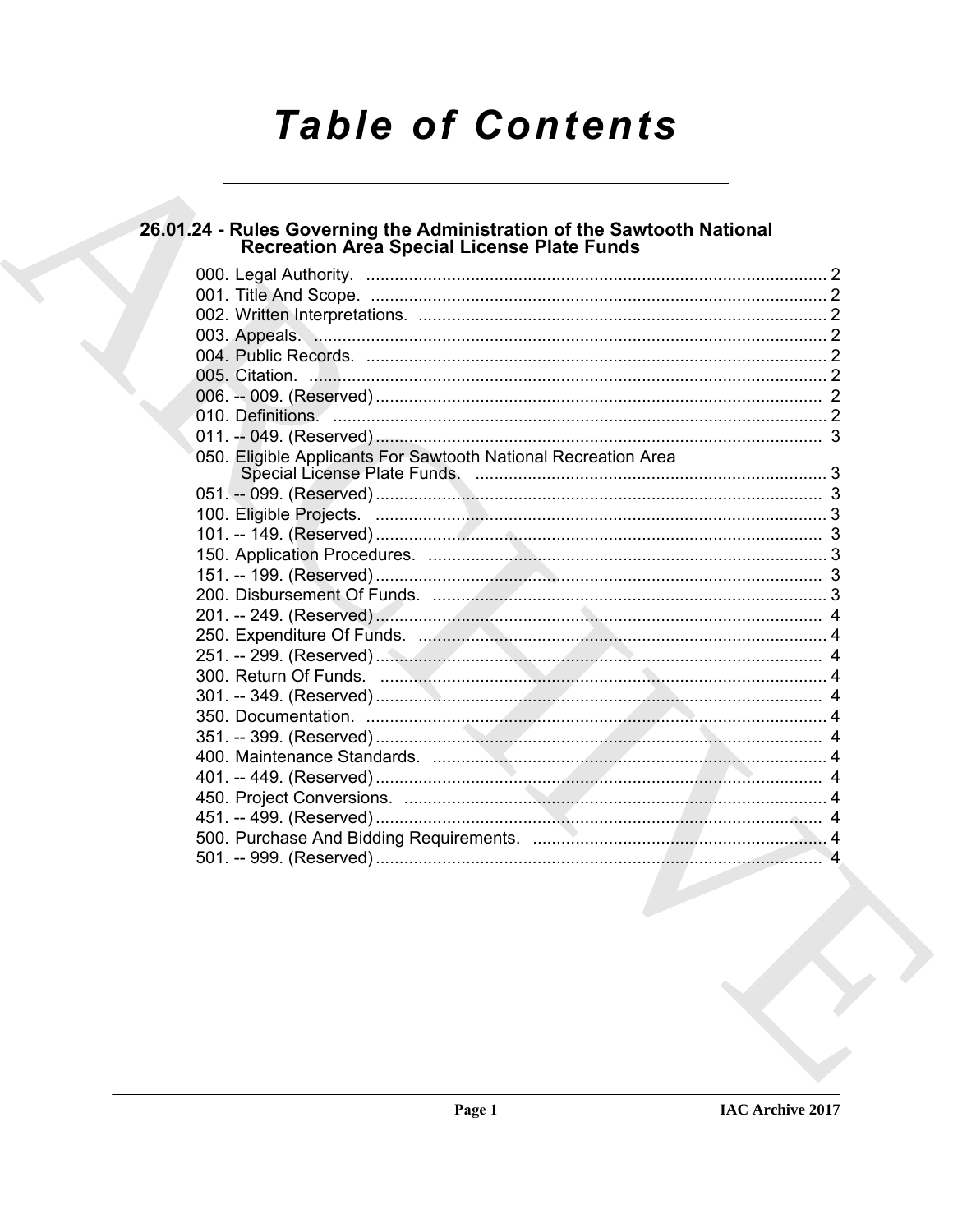#### **IDAPA 26 TITLE 01 CHAPTER 24**

#### <span id="page-1-0"></span>**26.01.24 - RULES GOVERNING THE ADMINISTRATION OF THE SAWTOOTH NATIONAL RECREATION AREA SPECIAL LICENSE PLATE FUNDS**

#### <span id="page-1-1"></span>**000. LEGAL AUTHORITY.**

The Idaho Park and Recreation Board is authorized under Section 67-4223(a), Idaho Code, to adopt, amend, or rescind rules as may be necessary for proper administration of the Department and its programs. (4-5-00)

#### <span id="page-1-2"></span>**001. TITLE AND SCOPE.**

**01. Title**. The title of this chapter shall be cited in full as Idaho Department of Parks and Recreation Rules, IDAPA 26.01.24, "Rules Governing the Administration of the Sawtooth National Recreation Area Special License Plate Funds." (4-5-00) License Plate Funds."

**CHAPTER 24**<br> **CHAPTER 24**<br> **CALCOLATION AREA SPICIAL LICENS PLATE FUNDS<br>
THE LICENS CONFIDENTY Space is anthone and E-Section 6.7 (233) a), fable Code, or adopt, amend, or<br>**  $\pi$  **and the Chapter and the Research Forest an 02. Scope**. This chapter establishes procedures for the administration of the Sawtooth National Recreation Area special plate funds, received pursuant to Section 49-419A, Idaho Code, including requirements for project application, eligibility, review, award and management. (4-5-00)

#### <span id="page-1-3"></span>**002. WRITTEN INTERPRETATIONS.**

This agency has written interpretations of these rules, in the form of explanatory comments accompanying the notice of proposed rule-making that originally proposed the rules, or documentation of compliance with IDAPA 26.01.01,<br>"Rules of Administrative Procedure of the Idaho Park and Recreation Board," Section 150. (4-5-00) "Rules of Administrative Procedure of the Idaho Park and Recreation Board," Section 150.

#### <span id="page-1-4"></span>**003. APPEALS.**

Any person who may be adversely affected by a final decision, ruling, or direction of the director or board may appeal such final decision, ruling, or direction as outlined in IDAPA 26.01.01, "Rules of Administrative Procedure of the<br>Idaho Park and Recreation Board," Section 250. (4-5-00) Idaho Park and Recreation Board," Section 250.

#### <span id="page-1-5"></span>**004. PUBLIC RECORDS.**

The records relative to any grant project are public record, and are to be controlled as outlined under 26.01.01, "Rules of Administrative Procedure of the Idaho Park and Recreation Board," Section 300. (4-5-00)

#### <span id="page-1-6"></span>**005. CITATION.**

The official citation of this chapter is IDAPA 26.01.24.000. et seq. For example, the citation for this section is IDAPA 26.01.24.005. (4-5-00)

#### <span id="page-1-7"></span>**006. -- 009. (RESERVED)**

#### <span id="page-1-9"></span><span id="page-1-8"></span>**010. DEFINITIONS.**

<span id="page-1-10"></span>**01. Applicant**. A public entity, user group, organization, or individual that identifies a need for a project and applies for a sawtooth national recreation area special license plate fund grant through the Department.

 $(4-5-00)$ 

**02. Board**. The Idaho Park and Recreation Board, a bipartisan, six (6) member board, appointed by the (4-5-00) governor.  $(4-5-00)$ 

- <span id="page-1-13"></span><span id="page-1-12"></span><span id="page-1-11"></span>**03. Department**. The Idaho Department of Parks and Recreation. (4-5-00)
- **04. Director**. The director and chief administrator of the Department or the designee of the director.  $(4 - 5 - 00)$
- <span id="page-1-15"></span><span id="page-1-14"></span>**05. Park and Recreation Fund**. That fund created in Section 67-4225, Idaho Code. (4-5-00)

**06. Project**. Any effort in compliance with applicable rules and policies governing the use of Sawtooth Recreation Area special license plate funds. (4-5-00) National Recreation Area special license plate funds.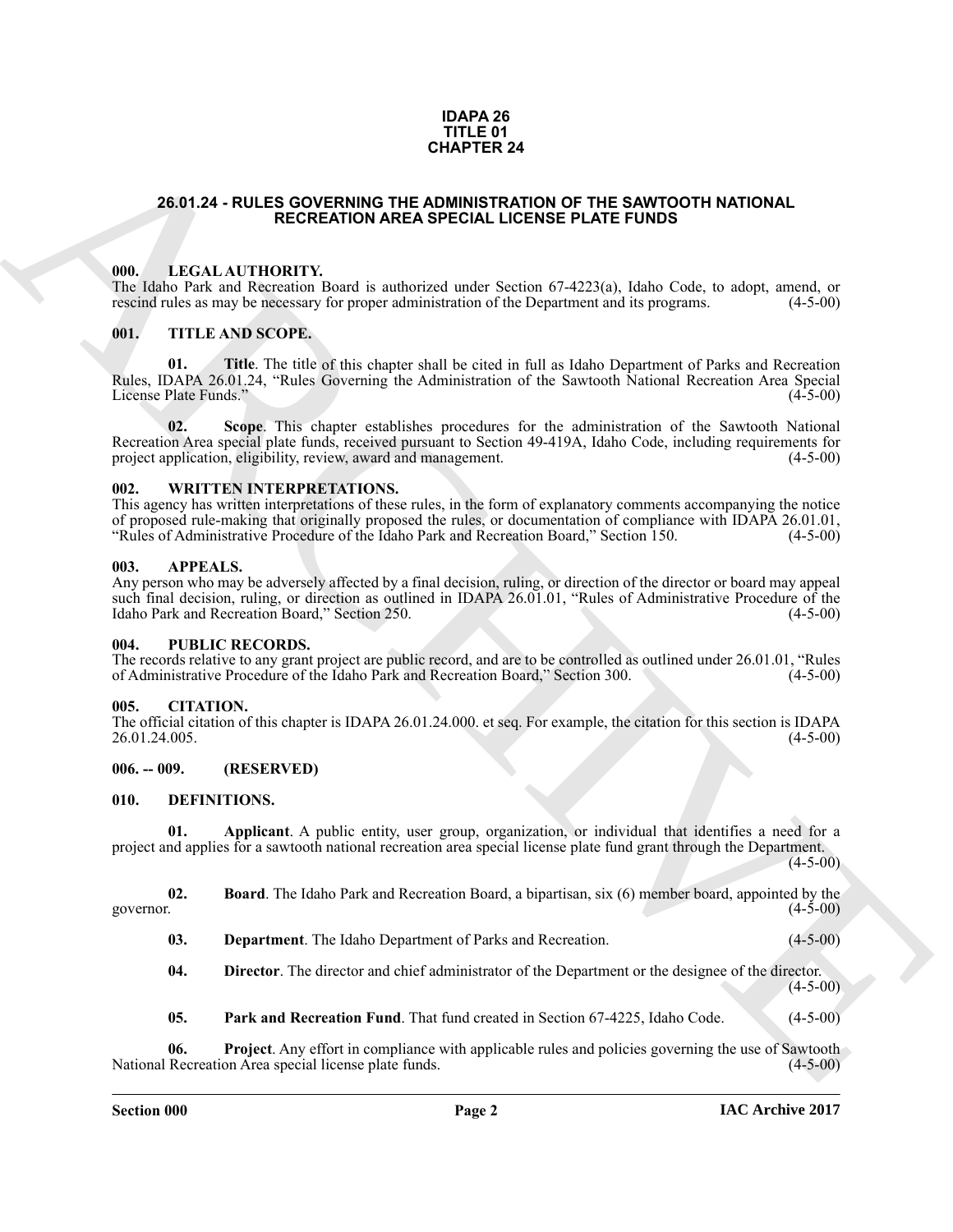#### <span id="page-2-9"></span><span id="page-2-0"></span>**011. -- 049. (RESERVED)**

#### <span id="page-2-11"></span><span id="page-2-1"></span>**050. ELIGIBLE APPLICANTS FOR SAWTOOTH NATIONAL RECREATION AREA SPECIAL LICENSE PLATE FUNDS.**

#### <span id="page-2-2"></span>**051. -- 099. (RESERVED)**

#### <span id="page-2-14"></span><span id="page-2-13"></span><span id="page-2-12"></span><span id="page-2-3"></span>**100. ELIGIBLE PROJECTS.**

|                                     | <b>Department of Parks and Recreation</b>                                                                                                                                                                                                                               | <b>Special License Plate Funds</b> |
|-------------------------------------|-------------------------------------------------------------------------------------------------------------------------------------------------------------------------------------------------------------------------------------------------------------------------|------------------------------------|
| 07.<br>Idaho Code.                  | Sawtooth National Recreation Area (SNRA) Special License Plate Funds. Those funds derived<br>from the sale and purchase of Sawtooth National Recreation Area special license plates pursuant to Section 49-419A,                                                        | $(4-5-00)$                         |
| $011. - 049.$                       | (RESERVED)                                                                                                                                                                                                                                                              |                                    |
| 050.<br><b>LICENSE PLATE FUNDS.</b> | ELIGIBLE APPLICANTS FOR SAWTOOTH NATIONAL RECREATION AREA SPECIAL<br>Any public entity or private group, organization or individual which provides evidence of its ability to implement or<br>operate and maintain the project following the completion of the project. | $(4-5-00)$                         |
| $051. - 099.$                       | (RESERVED)                                                                                                                                                                                                                                                              |                                    |
| <b>100.</b>                         | <b>ELIGIBLE PROJECTS.</b>                                                                                                                                                                                                                                               |                                    |
| 01.                                 | Determination of Eligibility. The director shall determine eligibility of projects in accordance<br>with Section 49-419A, Idaho Code, and this chapter.                                                                                                                 | $(4-5-00)$                         |
| 02.<br>repair and maintenance of:   | Eligible Projects. Eligible projects shall be limited to planning, design, development, construction,                                                                                                                                                                   | $(4-5-00)$                         |
| a.                                  | Motorized and non-motorized trails;                                                                                                                                                                                                                                     | $(4-5-00)$                         |
| b.                                  | Camping facilities;                                                                                                                                                                                                                                                     | $(4-5-00)$                         |
| c.                                  | Bridges located on a motorized or non-motorized trail;                                                                                                                                                                                                                  | $(4-5-00)$                         |
| d.                                  | Restrooms used primarily by recreationists;                                                                                                                                                                                                                             | $(4-5-00)$                         |
| е.                                  | Parking areas used primarily to access outdoor recreation facilities;                                                                                                                                                                                                   | $(4-5-00)$                         |
| f.                                  | Boat launch facilities;                                                                                                                                                                                                                                                 | $(4-5-00)$                         |
| g.                                  | Boat docks;                                                                                                                                                                                                                                                             | $(4-5-00)$                         |
| h.<br>signs;                        | Interpretive centers, facilities and services for recreationists including informational and directional                                                                                                                                                                | $(4-5-00)$                         |
| i.                                  | Emergency medical facilities and services for recreationists; and                                                                                                                                                                                                       | $(4-5-00)$                         |
| j.                                  | Unpaved roads leading to recreation areas.                                                                                                                                                                                                                              | $(4-5-00)$                         |
| 03.                                 | Location of Eligible Projects. All eligible projects shall be located within the SNRA and shall be<br>open to the public regardless of race, color, religion, national origin, gender, age or disability.                                                               | $(4-5-00)$                         |
| $101. - 149.$                       | (RESERVED)                                                                                                                                                                                                                                                              |                                    |
| 150.                                | <b>APPLICATION PROCEDURES.</b><br>To be considered for a grant, an applicant must file with the Department a memorandum of understanding in a form<br>prescribed by the director and bearing original signatures no later than January 1 of each year.                  | $(4-5-00)$                         |
| $151. - 199.$                       | (RESERVED)                                                                                                                                                                                                                                                              |                                    |

#### <span id="page-2-15"></span><span id="page-2-8"></span><span id="page-2-4"></span>**101. -- 149. (RESERVED)**

#### <span id="page-2-5"></span>**150. APPLICATION PROCEDURES.**

#### <span id="page-2-6"></span>**151. -- 199. (RESERVED)**

#### <span id="page-2-10"></span><span id="page-2-7"></span>**200. DISBURSEMENT OF FUNDS.**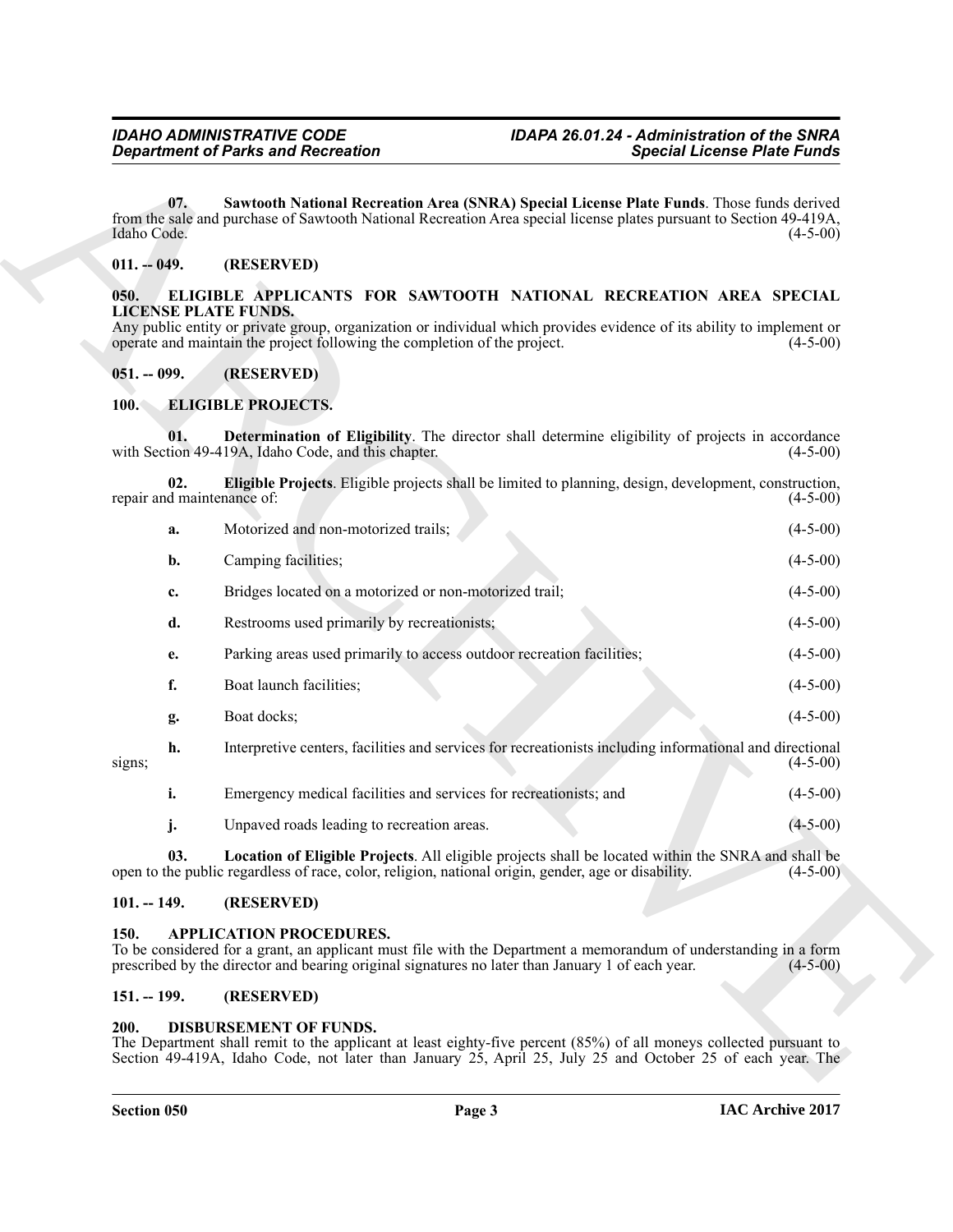Department shall retain up to fifteen percent (15%) to cover costs related to the administration of this chapter.  $(4-5-00)$ 

#### <span id="page-3-0"></span>**201. -- 249. (RESERVED)**

#### <span id="page-3-18"></span><span id="page-3-1"></span>**250. EXPENDITURE OF FUNDS.**

The applicant shall expend all funds received pursuant to this chapter within two (2) years of receipt. (4-5-00)

#### <span id="page-3-2"></span>**251. -- 299. (RESERVED)**

#### <span id="page-3-22"></span><span id="page-3-3"></span>**300. RETURN OF FUNDS.**

Any funds required by these rules to be returned from the applicant to the Department shall be credited to the park and recreation account and disbursed on or before the dates provided in Section 150 of this chapter. (4-5and recreation account and disbursed on or before the dates provided in Section 150 of this chapter.

#### <span id="page-3-4"></span>**301. -- 349. (RESERVED)**

#### <span id="page-3-13"></span><span id="page-3-5"></span>**350. DOCUMENTATION.**

<span id="page-3-14"></span>**01. Allowable Costs**. Applicable Office of Management and Budget (OMB) cost principles shall be followed in determining reasonable and allowable costs.

<span id="page-3-16"></span>**02. Documentation and System of Internal Controls**. The applicant shall maintain a system of internal controls in order to identify the source and disbursement of funds provided for all project costs by project. Accounting records shall be supported by source documentation such as vouchers, canceled checks, invoices, payroll, time and attendance records, contract and sub-grant award documents, and other required billing forms. (4-5-00)

<span id="page-3-17"></span>**03. Record Retention**. The applicant shall retain all financial information referenced in these rules regarding a project for a time period of three (3) years from the date of the receipt of funds, or until the satisfactory completion of any litigation or audit concerning the project, whichever date is later. (4-5-00) completion of any litigation or audit concerning the project, whichever date is later.

<span id="page-3-15"></span>**04. Audit Authority**. The Department shall have the right of access to any pertinent books, documents, papers, or other records of applicant which are pertinent to these rules, in order to make audits, examinations, excerpts, and transcripts. An audit may result in the disallowance of costs incurred by the applicant and the establishment of a debt (account receivable) due the Department. (4-5-00)

#### <span id="page-3-6"></span>**351. -- 399. (RESERVED)**

#### <span id="page-3-19"></span><span id="page-3-7"></span>**400. MAINTENANCE STANDARDS.**

The applicant shall ensure facilities developed, constructed or repaired with SNRA special license plate funds are maintained and operated in a condition equivalent to that existing when it was funded, normal wear and tear excepted.<br>Maintenance standards shall be adopted by the applicant during the application phase of the grant. (4-5-Maintenance standards shall be adopted by the applicant during the application phase of the grant.

#### <span id="page-3-8"></span>**401. -- 449. (RESERVED)**

#### <span id="page-3-20"></span><span id="page-3-9"></span>**450. PROJECT CONVERSIONS.**

**Expariment of Parks and Recreation**<br> **Expariment of Parks and Recreation**<br> **Expariment of Parks and Recreation**<br> **ARCHIVE SECTION (ASSESS)**<br> **ARCHIVE SECTION (ASSESS)**<br> **ARCHIVE SECTION (ASSESS)**<br> **ARCHIVE SECTION (ASSES** No project funded by SNRA special license plate funds shall, without prior approval of the Department, be converted to uses other than for the authorized purpose of the original grant. The Department shall approve a conversion only when the SNRA special license plate funds expended on the project can be returned to the Department, or the applicant can provide an immediate substitution of other projects of at least equal current fair market value and of reasonable equivalent usefulness and location. reasonable equivalent usefulness and location.

#### <span id="page-3-10"></span>**451. -- 499. (RESERVED)**

#### <span id="page-3-21"></span><span id="page-3-11"></span>**500. PURCHASE AND BIDDING REQUIREMENTS.**

All local, state and federal laws pertaining to the expenditure of SNRA special license plate funds shall be followed<br>by the applicant. (4-5-00) by the applicant.

#### <span id="page-3-12"></span>**501. -- 999. (RESERVED)**

**Section 250 Page 4**